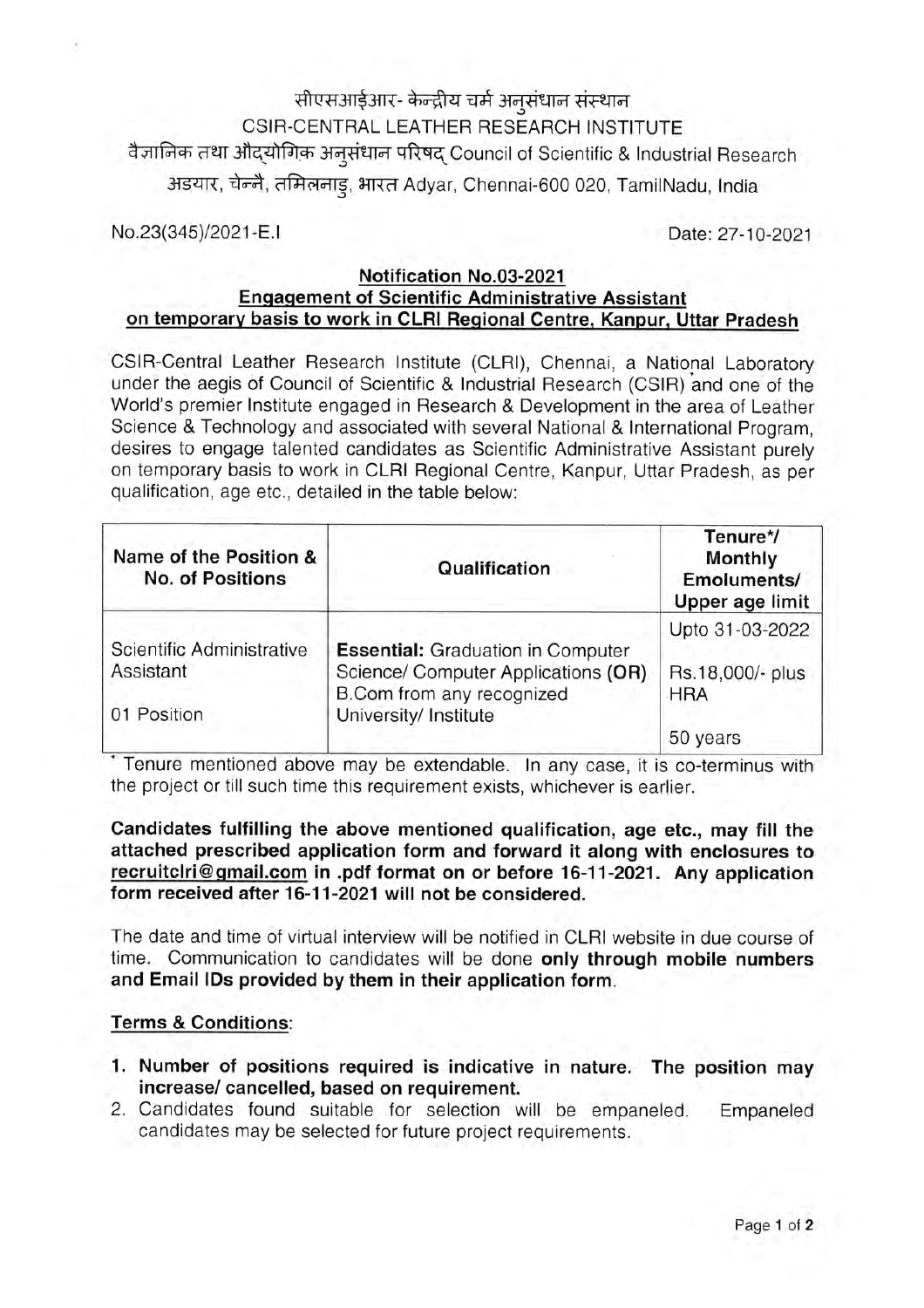- 3. This is purely temporary position located at CLRI Regional Centre, Kanpur. Uttar Pradesh. Candidates from Kanpur will be given preference as there is no provision to provide accommodation to the selected candidate.
- 4. The date of determining qualification and age shall be the last date for submission of application form through Email.
- 5. Final year/ Semester students, who are awaiting results are **NOT ELIGIBLE** to be considered.
- 6. Applications submitted other than in the enclosed prescribed Application form will not be considered.
- 7. Applications must be forwarded to recruitclri@gmail.com. Applications forwarded to any other Email IDs will not be considered.
- 8. Applicants are advised to submit their applications along with enclosures such as copies of essential qualification, age proof and experience proof, if any.
- 9. Tenure mentioned above may be extendable. In any case it is co-terminus with the project or till such time the requirement for need of Scientific Administrative Assistant exists, whichever is earlier.
- 10. Candidates are requested NOT to send their applications by post/ speed post/ courier.
- 11. Original certificates must be produced for verification at the time of joining for the position, in case of selection.
- 12. The position is purely temporary and will not confer any right on the Scientific Administrative Assistant for permanent appointment in CLRI/ CSIR.

**SECTION OFFICER (E.I)**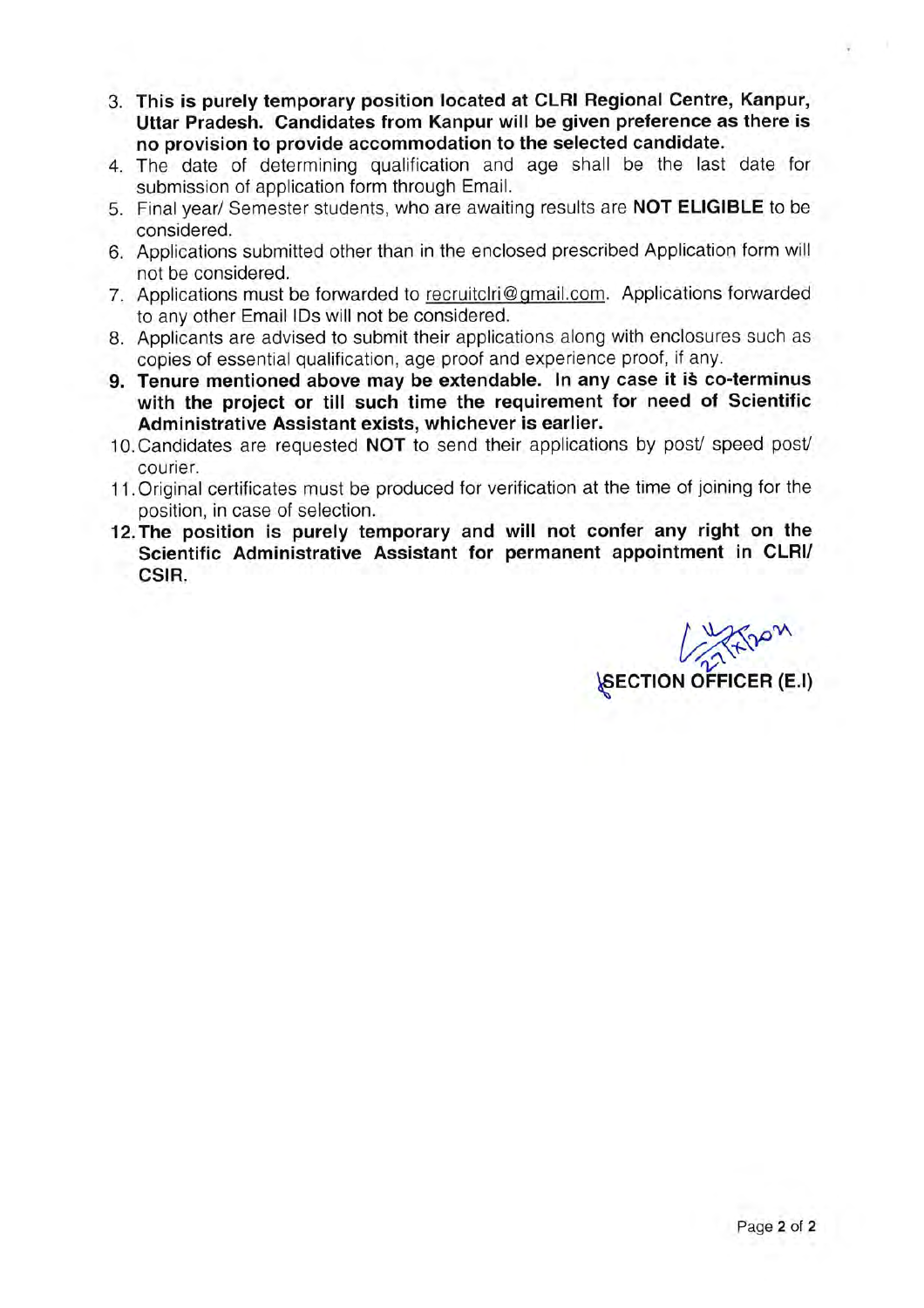### सीएसआईआर- केन्द्रीय चर्म अनुसंधान संस्थान **CSIR-CENTRAL LEATHER RESEARCH INSTITUTE** वैज्ञानिक तथा औद्योगिक अनूसंधान परिषद Council of Scientific & Industrial Research अडयार, चेन्नै, तमिळनाडू, भारत Adyar, Chennai-600 020, Tamil Nadu, India

सं.23(345)/2021-E.I

दिनांक: 27-10-2021

## अधिसूचना सं.03-2021 सीएलआरआई क्षेत्रीय केंद्र, कानपुर, उत्तर प्रदेश में काम करने के लिए <u>वैज्ञानिक प्रशासनिक सहायक की अस्थायी आधार पर नियुक्ति '</u>

सीएसआईआर-केंद्रीय चर्म अनुसंधान संस्थान (सीएलआरआई), चेन्नै वैज्ञानिक तथा औदयोगिक अनुसंधान परिषद (सीएसआईआर) के तत्वावधान में कार्यरत एक राष्ट्रीय प्रयोगशाला है और यह चर्म विज्ञान और प्रौद्योगिकी के क्षेत्र में अनुसंधान और विकास कार्य से जुड़े विश्व के प्रमुख संस्थानों में से एक है। यह संस्थान कई राष्ट्रीय और अंतर्राष्ट्रीय कार्यक्रमों के साथ संबद्ध है। यह सीएलआरआई क्षेत्रीय केंद्र, कानपुर, उत्तर प्रदेश में वैज्ञानिक प्रशासनिक सहायक के रूप में पूर्णतः अस्थायी आधार पर काम करने के लिए प्रतिभाशाली अभ्यर्थियों की नियुक्ति करना चाहता है। इस बारे में योग्यता, आयु आदि विवरण नीचे दी गई तालिका में है:

| स्थान का नाम तथा<br>स्थानों की सं.       | अर्हताएं                                                                                                                    | कार्यकाल */<br>मासिक परिलब्धियां/<br>ऊपरी आयु सीमा |
|------------------------------------------|-----------------------------------------------------------------------------------------------------------------------------|----------------------------------------------------|
| वैज्ञानिक<br>प्रशासनिक सहायक<br>01 स्थान | अनिवार्यः किसी मान्यता प्राप्त विश्वविद्यालय/<br>संस्थान से कंप्यूटर विज्ञान/ कंप्यूटर अनुप्रयोग में<br>स्नातक (अथवा) B.Com | 31-03-2022 तक<br>₹18,000/-+<br>मकान किराया भत्ता   |
|                                          |                                                                                                                             | 50 वर्ष                                            |

ं उपरोक्त कार्यकाल बढ़ाया जा सकता है। किसी भी मामले में, परियोजना का कार्यकाल, परियोजना कार्य पूरे होने तक अथवा आवश्यकता होने तक के लिए माना जाएगा, जो भी पहले हो।

उपर्युक्त योग्यता, आयु आदि पूरा करने वाले अभ्यर्थी संलग्न आवेदन पत्र भरकर संलग्नकों के साथ .pdf फॉरमेट में 16-11-2021 तक recruitclri@gmail.com पर अग्रेषित कर सकते हैं। 16–11–2021 के बाद प्राप्त किसी भी आवेदन पर विचार नहीं किया जाएगा।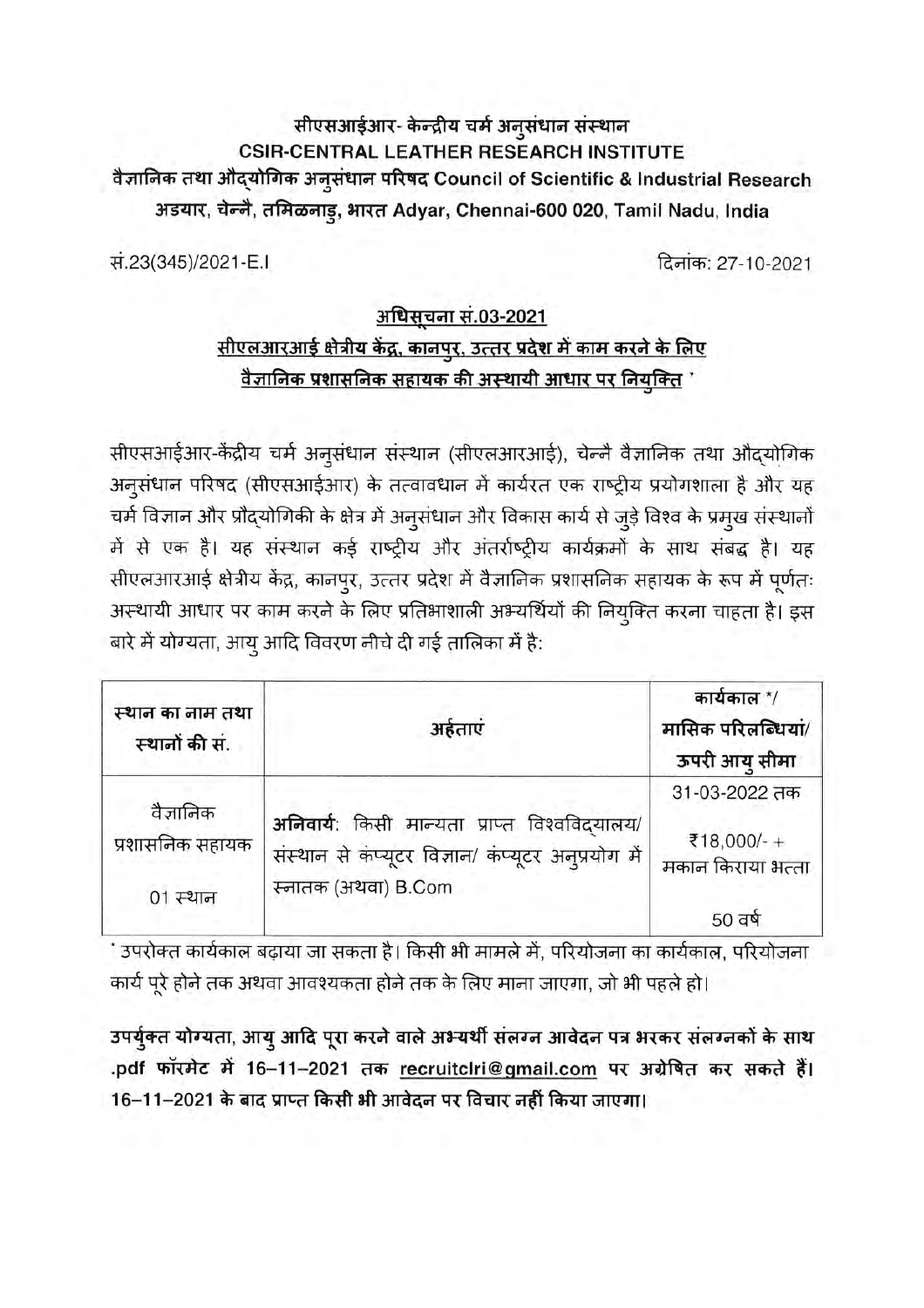वर्च्अल साक्षात्कार की तारीख और समय सीएलआरआई की वेबसाइट पर नियत समय में अधिसूचित किया जाएगा। अभ्यर्थियों दवारा आवेदन में उल्लिखित मोबाइल नंबर और ई-मेल आईडी के माध्यम से ही संपर्क किया जाएगा।

### निबंधन और शर्ते:

- 1. दर्शाए गए स्थानों की संख्या कार्य की अपेक्षा के अनूरूप है, इसमें बढ़ती/ घटती हो सकती है।
- 2. चयन के लिए उपयुक्त पाए गए अभ्यर्थियों को पैनल में रखा जाएगा। भावी परियोजना आवश्यकताओं के लिए इन अभ्यर्थियों का चयन किया जा सकता है।
- 3. यह पूर्णतः अस्थायी स्थान है, जो सीएलआरआई क्षेत्रीय केंद्र, कानपुर, उत्तर प्रदेश में स्थित है। कानपुर क्षेत्र के उम्मीदवारों को प्राथमिकता दी जाएगी क्योंकि चयनित अभ्यर्थी के लिए आवास की व्यवस्था उपलब्ध नहीं है।
- 4. ईमेल के जरिये आवेदन प्रस्तुत करने की अंतिम तारीख के अनुसार अर्हता और आयु निर्धारण किए जाएंगे।
- 5. परिणाम की प्रतीक्षा कर रहे अंतिम वर्ष / सेमेस्टर के छात्र विचार करने के योग्य नहीं हैं।
- 6. संलग्न निर्धारित आवेदन पत्र के अलावा अन्यथा प्रस्तुत आवेदनों पर विचार नहीं किया जाएगा।
- 7. आवेदन recruitclri@gmail.com को अग्रेषित किए जाने चाहिए। किसी अन्य ईमेल आईडी पर अग्रेषित आवेदनों पर विचार नहीं किया जाएगा।
- 8. आवेदकों को सलाह दी जाती है कि वे अनिवार्य योग्यता, आयु प्रमाण और अनूभव प्रमाण, यदि कोई हो, की प्रतियाँ संलग्नक कर अपने आवेदन जमा करें।
- 9. उपरोक्त कार्यकाल बढ़ाया जा सकता है। किसी भी मामले में, परियोजना का कार्यकाल, परियोजना कार्य पूरे होने तक या आवश्यकता होने तक के लिए माना जाएगा, जो भी पहले हो।
- 10. अभ्यर्थियों से अनुरोध है कि वे अपने आवेदन डाक/ स्पीडपोस्ट/ कूरियर से न भेजें।
- 11. यदि चयन होता है तो स्थान के लिए कार्यग्रहण करते समय मूल प्रमाण पत्रों को सत्यापन के लिए अनिवार्य रूप से प्रस्तुत करना होगा।
- 12.यह स्थान पूर्णतः अस्थायी है और इसके आधार पर सीएलआरआई/ सीएसआईआर में स्थायी नियुक्ति के लिए वैज्ञानिक प्रशासनिक सहायक को कोई अधिकार नहीं होगा।

्र<br>अनुभाग अधिकारी (E.I)